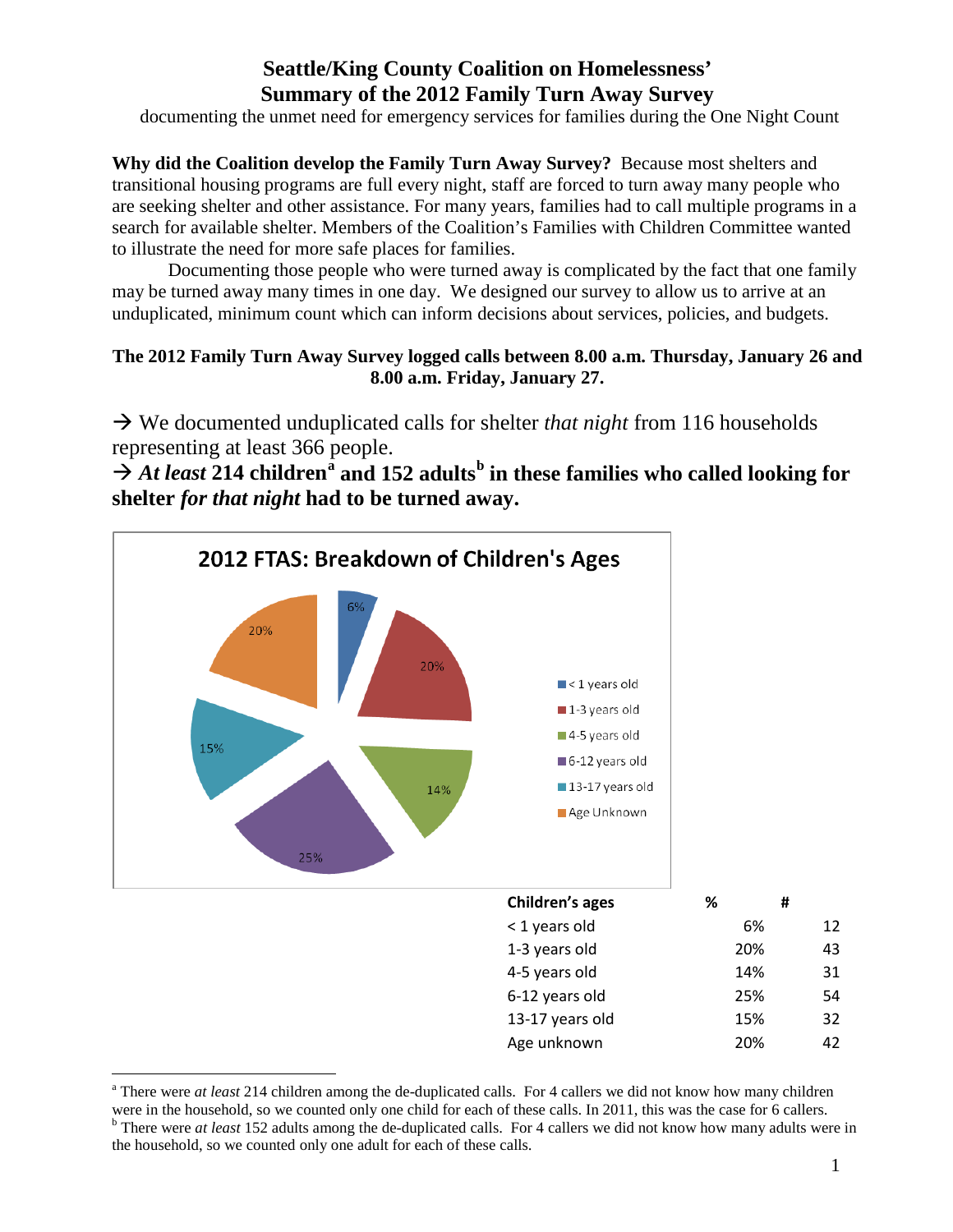**Where in King County were families calling from?** Ninety-seven out of 116 households (84%) answered this question. Of those, 94% spent the previous night in King County. Forty percent of households were calling from Seattle; 47% were in south King County; 9% were in east King County, and 4% were calling from north King County.

**Where did families sleep the night before?** Seventy-five percent (75%) of the unduplicated callers answered this question. Of these:

- **51** families spent the previous night inside with families or friends (nearly 2/3 of responses)
- **12** families were in a motel
- **9** families were facing eviction
- **7** families (a total of 19 people) slept outside (in a vehicle, camping, or on the streets)

## **\*\*\* Background information \*\*\***

**Where does the information come from?** Twenty-six agencies participated this year, included emergency shelters, transitional housing programs, and referral agencies throughout King County. The Coalition also worked with organizations that do not provide shelter or housing but that serve immigrants, refugees, and people who speak little or no English, since those organizations often field inquiries for shelter and housing.

**Why are we confident that these results represent a minimum number of families in need of shelter but unable to find it?** In 24 hours, we documented 262 calls representing at least 747 individuals. We reviewed every call in order to remove duplicates. We also removed calls that were for something other than family shelter *that night,* and calls where there was not enough information to de-duplicate. We only included calls where the staff person was unable to offer the caller's family shelter because the program was full.

## **The Coalition on Homelessness thanks staff at the following agencies and programs for their dedication and participation in the 2012 Family Turn Away Survey:**

Abused Deaf Women Advocacy Services Asian Pacific Islander Women and Family Safety Center & Chaya Auburn Youth Resources Catholic Community Services (Harrington House; Sacred Heart Shelter; Emergency Assistance Program) Central Area Motivational Program Child Care Resources Compass Housing Alliance (Homestep Transitional Housing Program) Consejo (Mi Casa Transitional Housing Program; Villa Esperanza Transitional Housing Program) Domestic Abuse Women's Network East Side Domestic Violence Program (Crisis Line; Community Advocacy Program) El Centro de la Raza (Housing Assistance Program) Friends of Youth (Young Adults Shelter Program)

Hopelink (Avondale Shelter; Kenmore Shelter; Avondale Park; Heritage Park; Hopelink Place; Duvall Place) International District Housing Alliance Kirkland Interfaith Transitions in Housing (KITH) Multi-Service Center Salvation Army (Catherine Booth House; Hickman House) Solid Ground (Broadview Shelter; Family Shelter) Somali Community Services of Seattle Southwest Youth and Family Services St. Stephen Housing Association Union Gospel Mission (Hope Place) Vine Maple Place Vision House Wellspring Family Services YWCA (E. Cherry Emergency Housing; 5th & Seneca; South King County Emergency Shelter Program)